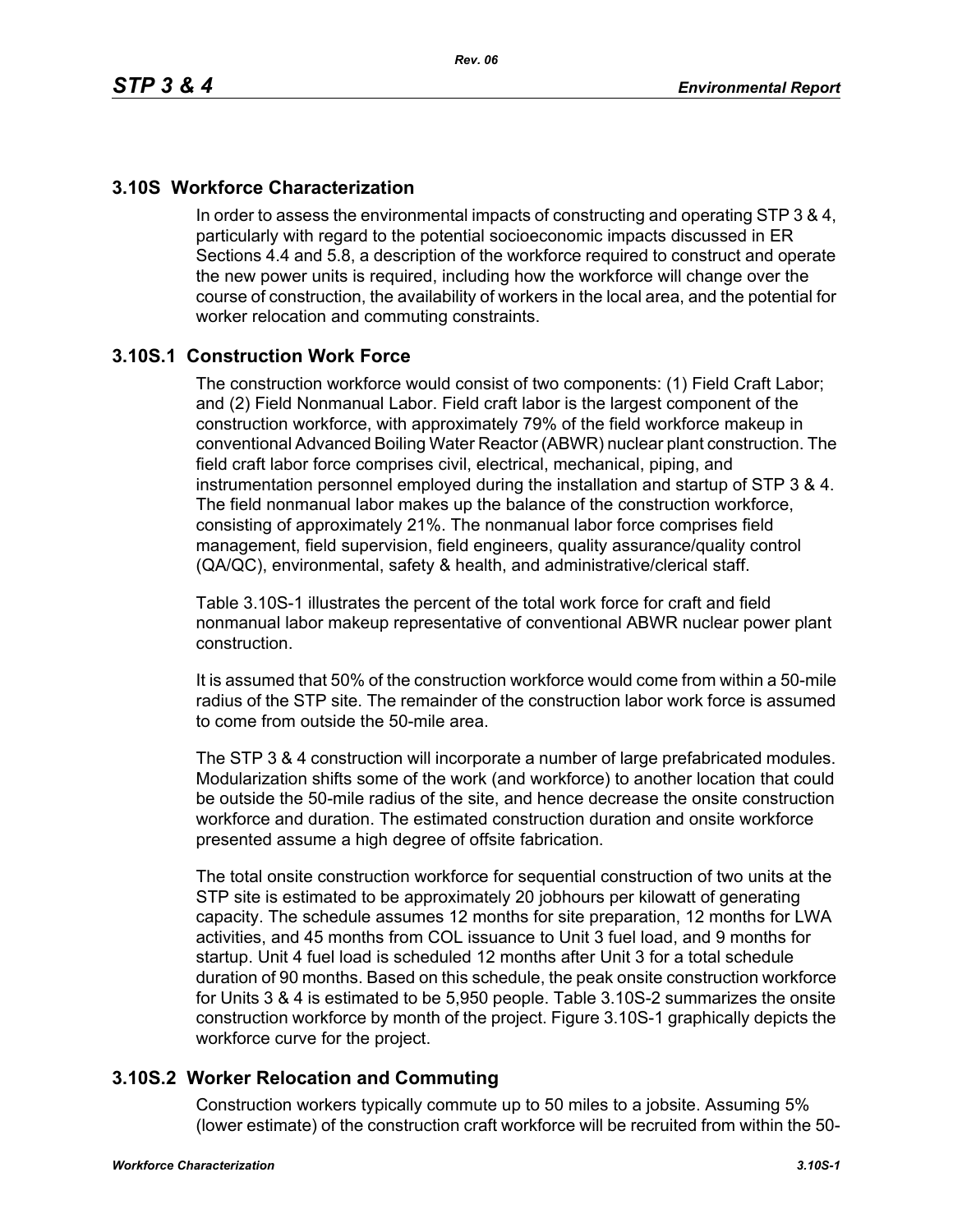mile radius, approximately 340 local craft people could be employed in Unit 3 & 4 construction. It is assumed that the balance of the construction workforce will come from outside the 50-mile radius. For the analysis of construction impacts in Chapter 4, it is assumed that the nonmanual labor workforce will relocate to the area from outside the 50-mile radius. Seventy to eighty percent of the construction workforce will be employed for more than four years. Most of the craft labor from outside the 50-mile radius will seek temporary housing, and most of the nonmanual staff will relocate to the area and seek permanent housing. Construction employees typically locate to within 50 miles of the construction area.

## **3.10S.3 Operation Work Force**

A study commissioned by DOE (Reference 3.10S-1) estimated the additional operations work force for a new ABWR unit constructed at an existing site. Applying the DOE study analysis to the operation of STP 3 & 4, it is estimated that the additional onsite operations workforce would be approximately 405 people per unit, with an additional nonoperational offsite support staff of 39 people per unit. The total required additional operations personnel for STP 3 & 4 (both units) would be 810 onsite and 78 offsite support staff, for a total of 888 people. Figure 3.10S-2 graphically depicts the operations workforce for Units 3 & 4, while Table 3.10S-3 and Figure 3.10S-3 depict the total STP site employment, including construction, operations, and outage workers for all four units. The operations staff for each unit would be put in place approximately two years before fuel load of the unit, to allow time for simulator training and startup testing. It is assumed the operations workforce would be recruited from outside the 50 mile radius.

#### **3.10S.4 References**

3.10S-1 "Study of Construction Technologies and Schedules, O&M Staffing and Cost, Decommissioning Costs and Funding Requirements for Advanced Reactor Designs," U.S., Department of Energy, Volume 1. Prepared under Cooperative Agreement DE-FC07-03ID14492, Prepared by Dominion Energy, Inc., Bechtel Power Corporation, TLG, Inc., and MPR Associates, May 27, 2004.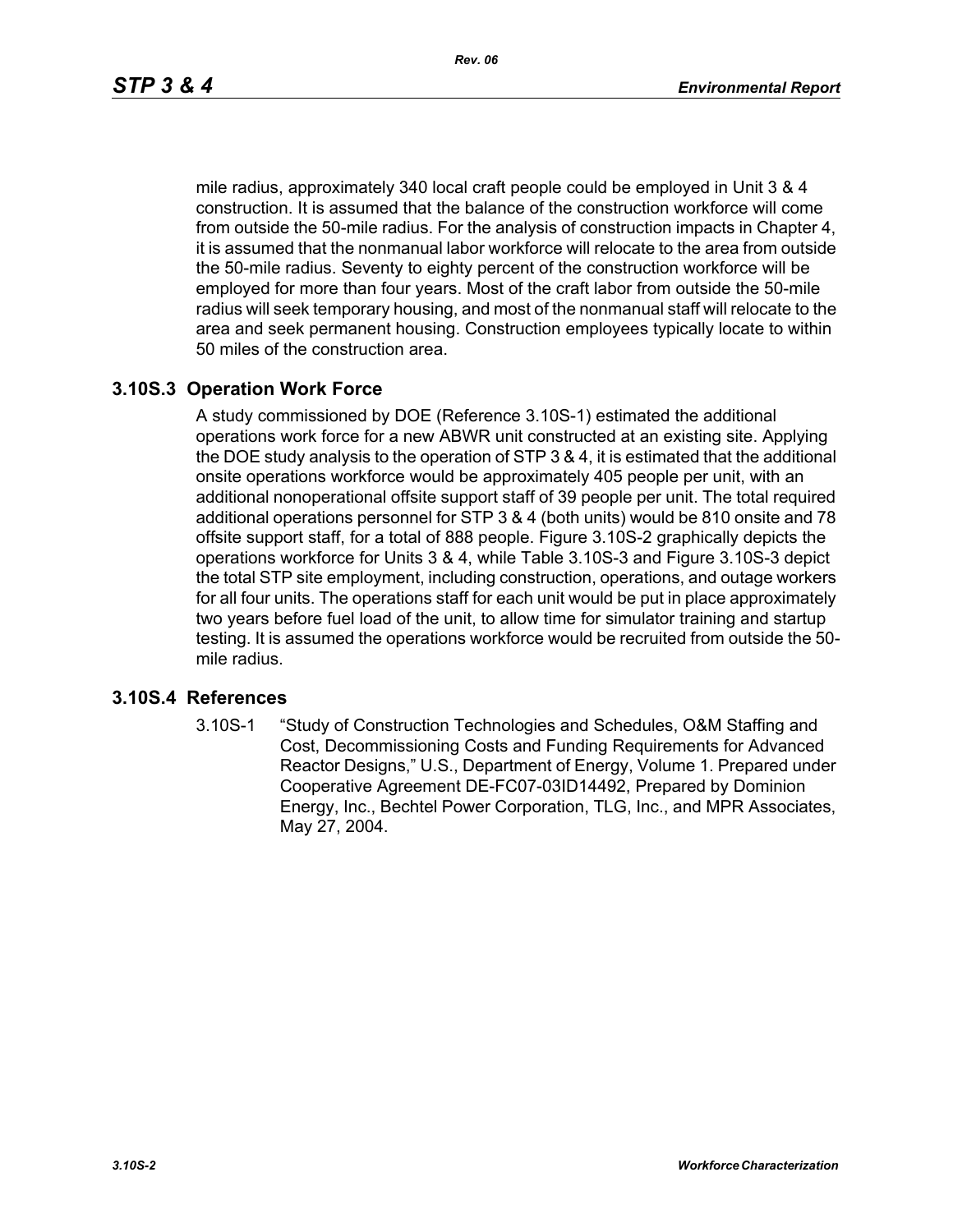| Labor                       | <b>Installation Items - Responsibility</b>                                                 | <b>Percent of Total</b><br><b>Work Force for</b><br><b>ABWR</b><br><b>Construction</b> |
|-----------------------------|--------------------------------------------------------------------------------------------|----------------------------------------------------------------------------------------|
| <b>Mechanical Equipment</b> | NSSS, Turbine Generator, Condenser,<br>Process Equipment, HVAC                             | 3%                                                                                     |
| Electrical                  | Equipment, Cable, Cable Tray, Conduit,<br>Wire, Connections                                | 12%                                                                                    |
| Concrete                    | Concrete and Reinforcing Steel                                                             | 13%                                                                                    |
| Structural steel            | Structural and Miscellaneous Steel                                                         | 3%                                                                                     |
| Other civil                 | Piling, Architectural Items, Painting,<br><b>Yard Pipe</b>                                 | 4%                                                                                     |
| Piping/instrumentation      | Pipe, tubing, valves, hangers/ supports                                                    | 14%                                                                                    |
| Site support                | Scaffolding, equipment operation,<br>transport, cleaning, maintenance, etc                 | 15%                                                                                    |
| Specialty labor             | Fireproofing, insulation, rigging, etc                                                     | 15%                                                                                    |
| Nonmanual labor             | Management, supervision, field<br>engineering, QA/QC, safety and health,<br>administration | 21%                                                                                    |

| Table 3.10S-1 Percent Construction Labor Force by Skill Set |  |  |  |  |
|-------------------------------------------------------------|--|--|--|--|
|                                                             |  |  |  |  |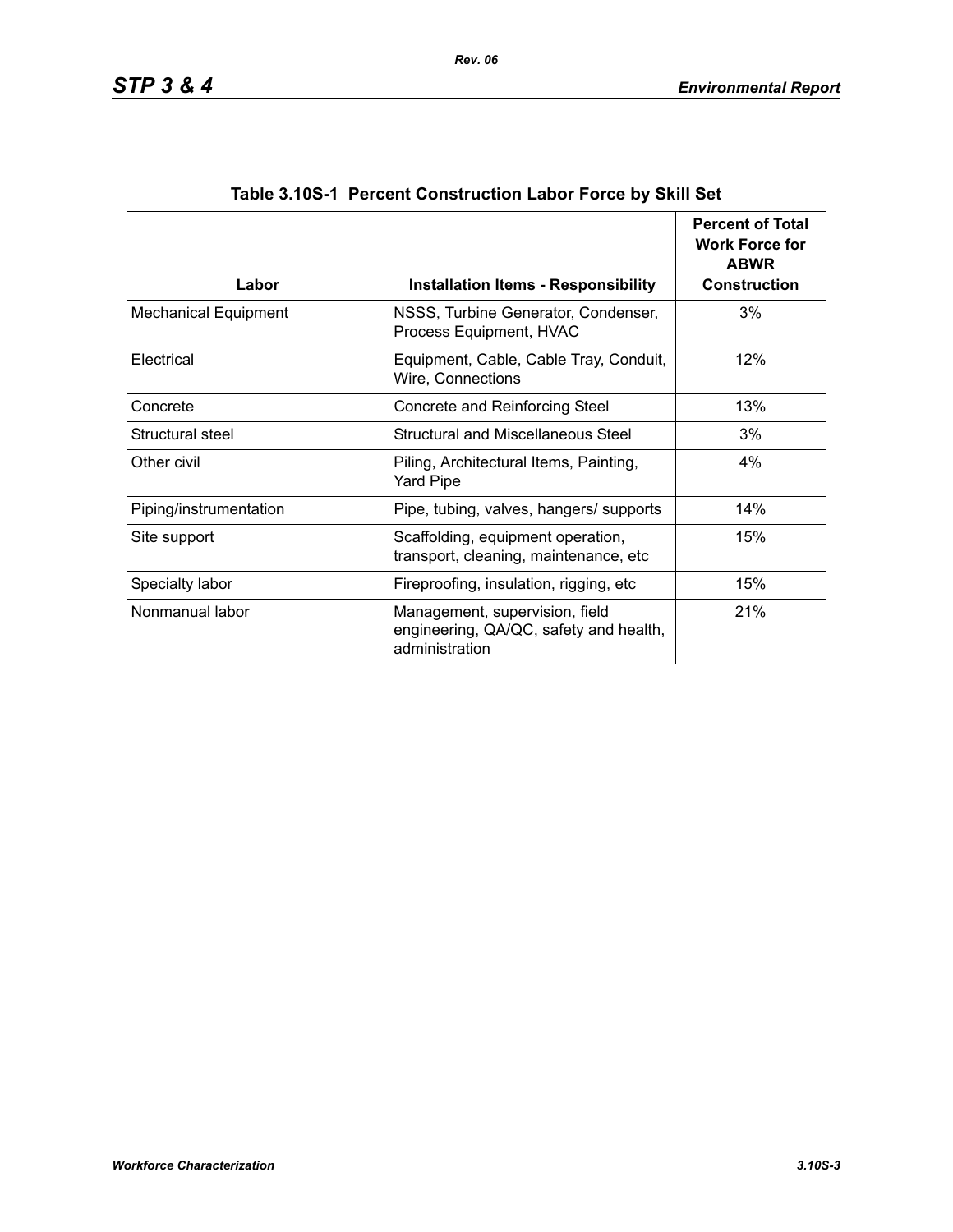|                | <b>ABWR UNITS</b>            |                         |                              |              |                              |              |                              |  |  |
|----------------|------------------------------|-------------------------|------------------------------|--------------|------------------------------|--------------|------------------------------|--|--|
| <b>Month</b>   | Workforce<br><b>Strength</b> | <b>Month</b>            | Workforce<br><b>Strength</b> | <b>Month</b> | Workforce<br><b>Strength</b> | <b>Month</b> | Workforce<br><b>Strength</b> |  |  |
| $-24$ [1]      | 100                          | 3                       | 2800                         | 29           | 5950                         | 55           | 3000                         |  |  |
| $-23$          | 200                          | $\overline{\mathbf{4}}$ | 2950                         | 30           | 5950                         | 56           | 2800                         |  |  |
| $-22$          | 300                          | 5                       | 3100                         | 31           | 5950                         | 57           | 2600                         |  |  |
| $-21$          | 400                          | $6\phantom{1}$          | 3250                         | 32           | 5950                         | 58 [6]       | 2400                         |  |  |
| $-20$          | 500                          | $\overline{7}$          | 3400                         | 33           | 5950                         | 59           | 2200                         |  |  |
| $-19$          | 600                          | 8                       | 3550                         | 34           | 5950                         | 60           | 2000                         |  |  |
| $-18$          | 700                          | 9                       | 3700                         | 35           | 5950                         | 61           | 1800                         |  |  |
| $-17$          | 800                          | 10                      | 3830                         | 36           | 5850                         | 62           | 1600                         |  |  |
| $-16$          | 900                          | 11                      | 3960                         | 37           | 5750                         | 63           | 1400                         |  |  |
| $-15$          | 1000                         | 12 [4]                  | 4090                         | 38           | 5650                         | 64           | 1200                         |  |  |
| $-14$          | 1100                         | 13                      | 4220                         | 39           | 5450                         | 65           | 1100                         |  |  |
| $-13$          | 1200                         | 14                      | 4350                         | 40           | 5250                         | 66           | 525                          |  |  |
| $-12$ [2]      | 1300                         | 15                      | 4480                         | 41           | 5050                         | 67           | $\pmb{0}$                    |  |  |
| $-11$          | 1400                         | 16                      | 4610                         | 42           | 4850                         |              |                              |  |  |
| $-10$          | 1500                         | 17                      | 4740                         | 43           | 4650                         |              |                              |  |  |
| -9             | 1600                         | 18                      | 4870                         | 44           | 4450                         |              |                              |  |  |
| $-8$           | 1700                         | 19                      | 5000                         | 45 [5]       | 4250                         |              |                              |  |  |
| $-7$           | 1800                         | 20                      | 5130                         | 46           | 4050                         |              |                              |  |  |
| $-6$           | 1900                         | 21                      | 5260                         | 47           | 3900                         |              |                              |  |  |
| $-5$           | 2000                         | 22                      | 5390                         | 48           | 3800                         |              |                              |  |  |
| $-4$           | 2100                         | 23                      | 5520                         | 49           | 3700                         |              |                              |  |  |
| $-3$           | 2200                         | 24                      | 5650                         | 50           | 3600                         |              |                              |  |  |
| $-2$           | 2300                         | 25                      | 5800                         | 51           | 3500                         |              |                              |  |  |
| $-1$           | 2400                         | 26                      | 5950                         | 52           | 3400                         |              |                              |  |  |
| 1[3]           | 2500                         | 27                      | 5950                         | 53           | 3300                         |              |                              |  |  |
| $\overline{2}$ | 2650                         | 28                      | 5950                         | 54           | 3200                         |              |                              |  |  |

## **Table 3.10S-2 Estimated Construction Work Force and Construction Duration for Two ABWR Units**

[1] Site preparation activities begin

[2] LWA activities begin

[3] COL Issued, Unit 3 construction initiates

[4] Unit 4 construction initiates

[5] Unit 3 fuel load

[6] Unit 4 fuel load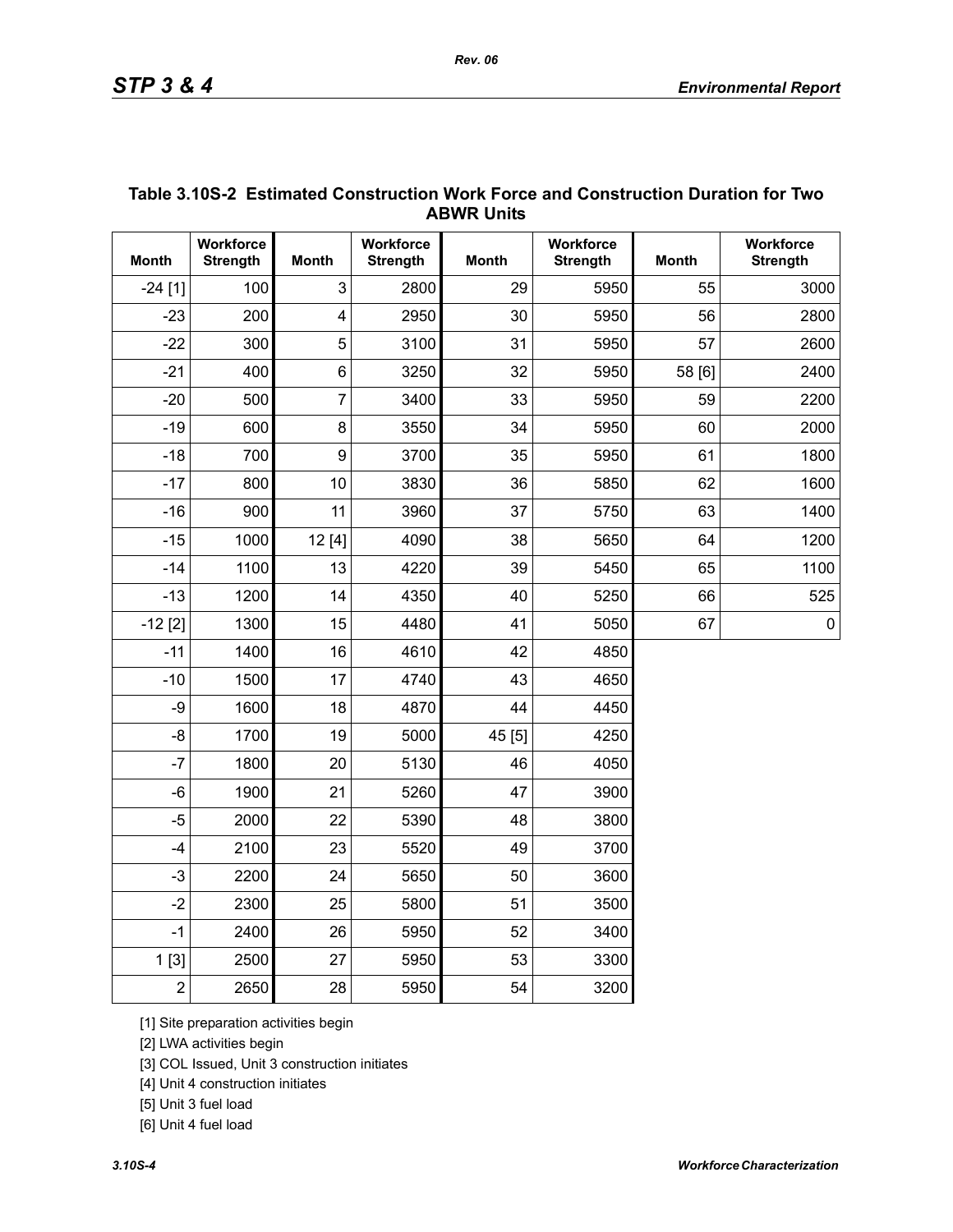|       | . .,                                        |              |                                          |                                          |                                               |                                  |                                  |  |
|-------|---------------------------------------------|--------------|------------------------------------------|------------------------------------------|-----------------------------------------------|----------------------------------|----------------------------------|--|
|       | Event <sup>1</sup>                          | <b>Month</b> | <b>Unit 1/2</b><br>Staffing <sup>2</sup> | <b>Unit 3/4</b><br>Staffing <sup>3</sup> | <b>Construction</b><br>Workforce <sup>4</sup> | Outage<br>Workforce <sup>5</sup> | <b>TOTAL</b><br><b>Workforce</b> |  |
| $-24$ | <b>Site</b><br>Preparation<br><b>Starts</b> | $-24$        | 1350                                     | 99                                       | 100                                           |                                  | 1549                             |  |
|       |                                             | $-23$        | 1353                                     | 107                                      | 200                                           |                                  | 1660                             |  |
|       |                                             | $-22$        | 1356                                     | 116                                      | 300                                           |                                  | 1772                             |  |
|       |                                             | $-21$        | 1359                                     | 124                                      | 400                                           |                                  | 1883                             |  |
|       |                                             | $-20$        | 1362                                     | 133                                      | 500                                           | 45                               | 2040                             |  |
|       |                                             | $-19$        | 1364                                     | 142                                      | 600                                           | 310                              | 2416                             |  |
| $-18$ |                                             | $-18$        | 1367                                     | 150                                      | 700                                           | 1080                             | 3297                             |  |
|       | <b>1RE15</b>                                | $-17$        | 1367                                     | 159                                      | 800                                           | 1350                             | 3676                             |  |
|       |                                             | $-16$        | 1368                                     | 167                                      | 900                                           | 60                               | 2495                             |  |
|       |                                             | $-15$        | 1368                                     | 176                                      | 1000                                          |                                  | 2544                             |  |
|       |                                             | $-14$        | 1368                                     | 184                                      | 1100                                          | 45                               | 2698                             |  |
|       |                                             | $-13$        | 1369                                     | 193                                      | 1200                                          | 310                              | 3072                             |  |
| $-12$ |                                             | $-12$        | 1369                                     | 202                                      | 1300                                          | 1080                             | 3951                             |  |
|       | <b>2RE14</b>                                | $-11$        | 1369                                     | 212                                      | 1400                                          | 1350                             | 4331                             |  |
|       |                                             | $-10$        | 1370                                     | 221                                      | 1500                                          | 60                               | 3151                             |  |
|       |                                             | $-9$         | 1370                                     | 230                                      | 1600                                          |                                  | 3200                             |  |
|       | $[2]$                                       | -8           | 1370                                     | 240                                      | 1700                                          |                                  | 3310                             |  |
|       |                                             | $-7$         | 1371                                     | 249                                      | 1800                                          |                                  | 3420                             |  |
| -6    |                                             | -6           | 1371                                     | 258                                      | 1900                                          |                                  | 3529                             |  |
|       |                                             | $-5$         | 1368                                     | 268                                      | 2000                                          |                                  | 3636                             |  |
|       |                                             | $-4$         | 1365                                     | 277                                      | 2100                                          |                                  | 3742                             |  |
|       |                                             | $-3$         | 1362                                     | 286                                      | 2200                                          |                                  | 3848                             |  |
|       |                                             | $-2$         | 1358                                     | 296                                      | 2300                                          | 35                               | 3989                             |  |
|       |                                             | $-1$         | 1355                                     | 305                                      | 2400                                          | 170                              | 4230                             |  |

## **Table 3.10S-3 Total STP Workforce During Construction Period for Units 3 & 4, and 18 Months Beyond**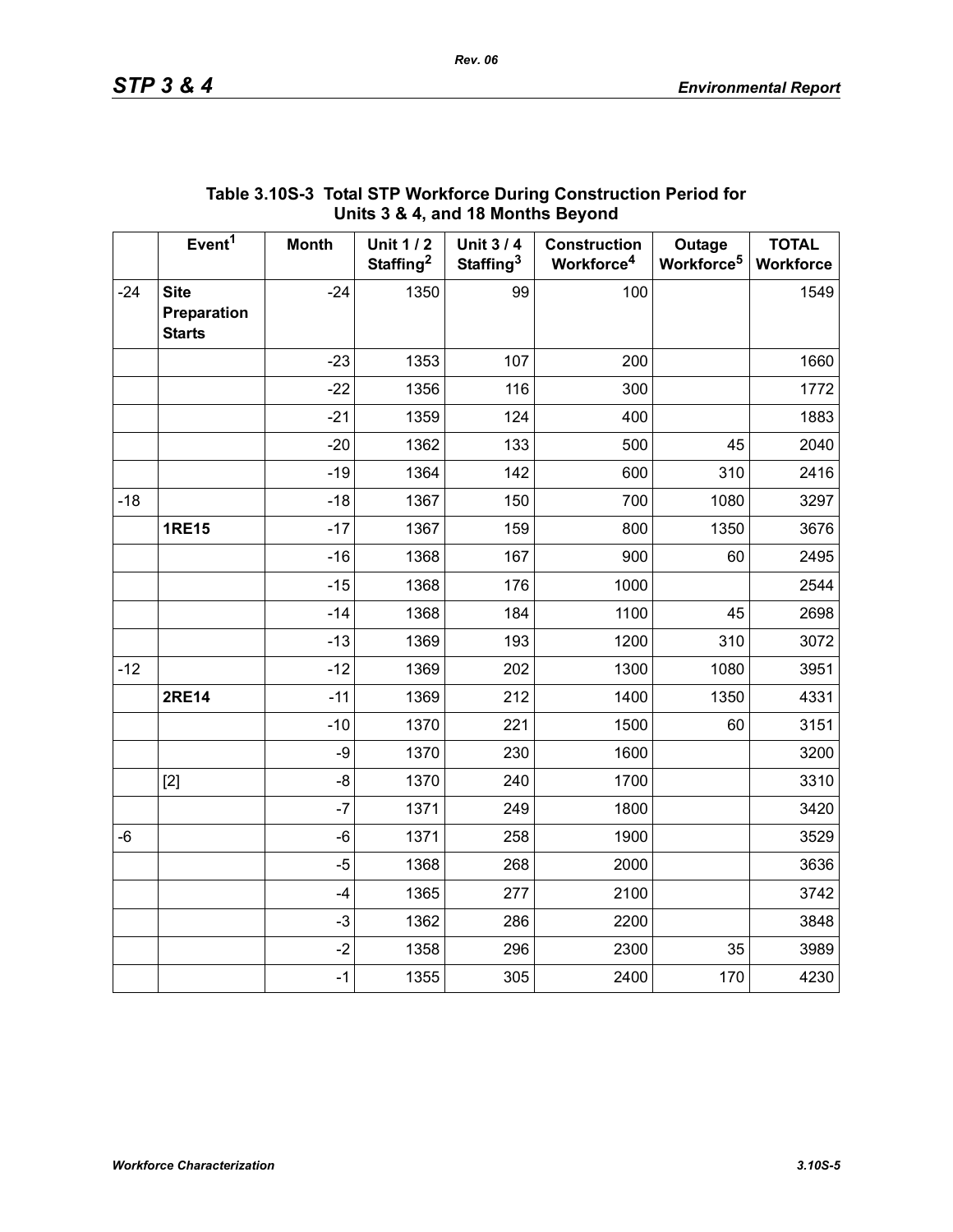|            | Event <sup>1</sup>                                       | <b>Month</b>            | <b>Unit 1/2</b><br>Staffing <sup>2</sup> | <b>Unit 3/4</b><br>Staffing <sup>3</sup> | <b>Construction</b><br>Workforce <sup>4</sup> | Outage<br>Workforce <sup>5</sup> | <b>TOTAL</b><br>Workforce |
|------------|----------------------------------------------------------|-------------------------|------------------------------------------|------------------------------------------|-----------------------------------------------|----------------------------------|---------------------------|
| <b>COL</b> | <b>COL</b><br><b>Issued/Start</b><br><b>Construction</b> | 1                       | 1352                                     | 314                                      | 2500                                          | 850                              | 5016                      |
|            | <b>1RE16</b>                                             | $\overline{2}$          | 1349                                     | 322                                      | 2650                                          | 1100                             | 5421                      |
|            |                                                          | 3                       | 1346                                     | 331                                      | 2800                                          | 60                               | 4536                      |
|            |                                                          | $\overline{\mathbf{4}}$ | 1343                                     | 339                                      | 2950                                          |                                  | 4632                      |
|            |                                                          | 5                       | 1339                                     | 348                                      | 3100                                          | 35                               | 4822                      |
| 6          |                                                          | 6                       | 1336                                     | 356                                      | 3250                                          | 170                              | 5112                      |
|            |                                                          | $\overline{7}$          | 1333                                     | 365                                      | 3400                                          | 850                              | 5948                      |
|            | <b>2RE15</b>                                             | 8                       | 1328                                     | 373                                      | 3550                                          | 1100                             | 6351                      |
|            |                                                          | $\boldsymbol{9}$        | 1324                                     | 382                                      | 3700                                          | 60                               | 5465                      |
|            |                                                          | 10                      | 1319                                     | 390                                      | 3830                                          |                                  | 5539                      |
|            |                                                          | 11                      | 1315                                     | 399                                      | 3960                                          |                                  | 5673                      |
| 12         |                                                          | 12                      | 1310                                     | 407                                      | 4090                                          |                                  | 5807                      |
|            |                                                          | 13                      | 1306                                     | 431                                      | 4220                                          |                                  | 5957                      |
|            |                                                          | 14                      | 1301                                     | 455                                      | 4350                                          |                                  | 6106                      |
|            |                                                          | 15                      | 1296                                     | 479                                      | 4480                                          |                                  | 6256                      |
|            |                                                          | 16                      | 1292                                     | 503                                      | 4610                                          |                                  | 6405                      |
|            |                                                          | 17                      | 1287                                     | 527                                      | 4740                                          | 35                               | 6590                      |
| 18         |                                                          | 18                      | 1283                                     | 552                                      | 4870                                          | 170                              | 6874                      |
|            |                                                          | 19                      | 1278                                     | 576                                      | 5000                                          | 850                              | 7704                      |
|            | <b>1RE17</b>                                             | 20                      | 1272                                     | 600                                      | 5130                                          | 1100                             | 8102                      |
|            |                                                          | 21                      | 1267                                     | 624                                      | 5260                                          | 60                               | 7210                      |
|            |                                                          | 22                      | 1261                                     | 648                                      | 5390                                          |                                  | 7299                      |
|            |                                                          | 23                      | 1255                                     | 672                                      | 5520                                          | 35                               | 7482                      |
| 24         |                                                          | 24                      | 1250                                     | 696                                      | 5650                                          | 170                              | 7766                      |
|            |                                                          | 25                      | 1244                                     | 715                                      | 5800                                          | 850                              | 8609                      |
|            | 2RE16                                                    | 26                      | 1238                                     | 733                                      | 5950                                          | 1100                             | 9021                      |
|            |                                                          | 27                      | 1233                                     | 752                                      | 5950                                          | 60                               | 7994                      |
|            |                                                          | 28                      | 1227                                     | 770                                      | 5950                                          |                                  | 7947                      |
|            |                                                          | 29                      | 1221                                     | 789                                      | 5950                                          |                                  | 7960                      |

#### **Table 3.10S-3 Total STP Workforce During Construction Period for Units 3 & 4, and 18 Months Beyond (Continued)**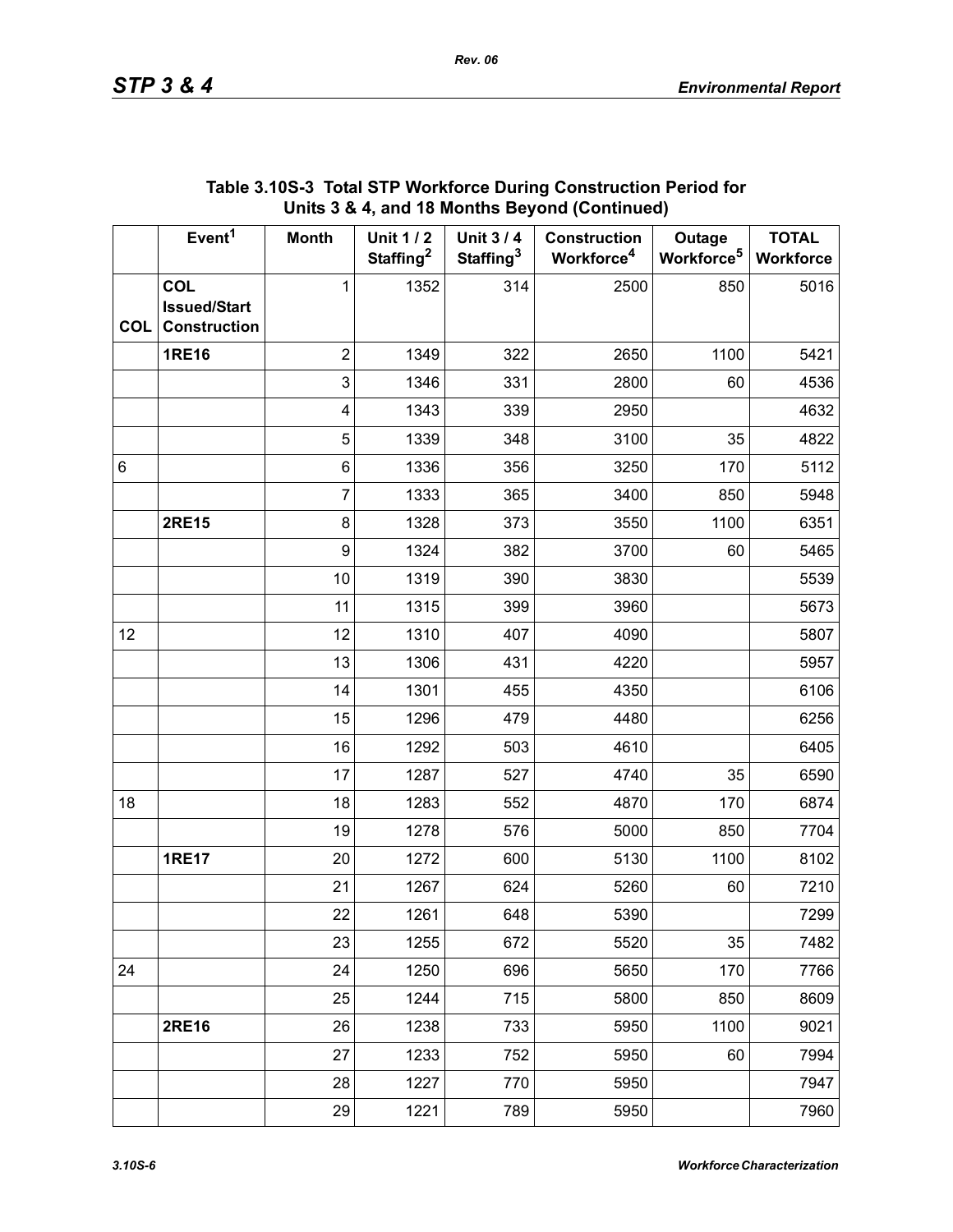|    | Event <sup>1</sup>  | <b>Month</b> | <b>Unit 1/2</b><br>Staffing <sup>2</sup> | <b>Unit 3/4</b><br>Staffing <sup>3</sup> | <b>Construction</b><br>Workforce <sup>4</sup> | Outage<br>Workforce <sup>5</sup> | <b>TOTAL</b><br>Workforce |
|----|---------------------|--------------|------------------------------------------|------------------------------------------|-----------------------------------------------|----------------------------------|---------------------------|
| 30 |                     | 30           | 1216                                     | 807                                      | 5950                                          |                                  | 7973                      |
|    |                     | 31           | 1210                                     | 826                                      | 5950                                          |                                  | 7986                      |
|    |                     | 32           | 1204                                     | 844                                      | 5950                                          |                                  | 7998                      |
|    |                     | 33           | 1199                                     | 863                                      | 5950                                          |                                  | 8011                      |
|    |                     | 34           | 1193                                     | 881                                      | 5950                                          |                                  | 8024                      |
|    |                     | 35           | 1187                                     | 900                                      | 5950                                          | 35                               | 8072                      |
| 36 |                     | 36           | 1181                                     | 918                                      | 5850                                          | 170                              | 8119                      |
|    |                     | 37           | 1176                                     | 921                                      | 5750                                          | 850                              | 8697                      |
|    | <b>1RE18</b>        | 38           | 1170                                     | 925                                      | 5650                                          | 1100                             | 8845                      |
|    |                     | 39           | 1164                                     | 928                                      | 5450                                          | 60                               | 7602                      |
|    |                     | 40           | 1158                                     | 932                                      | 5250                                          |                                  | 7340                      |
|    |                     | 41           | 1153                                     | 935                                      | 5050                                          | 35                               | 7173                      |
| 42 |                     | 42           | 1147                                     | 939                                      | 4850                                          | 170                              | 7105                      |
|    |                     | 43           | 1141                                     | 942                                      | 4650                                          | 850                              | 7583                      |
|    | <b>2RE17</b>        | 44           | 1135                                     | 945                                      | 4450                                          | 1100                             | 7630                      |
|    | <b>U3 Fuel Load</b> | 45           | 1128                                     | 949                                      | 4250                                          | 60                               | 6387                      |
|    |                     | 46           | 1122                                     | 952                                      | 4050                                          |                                  | 6124                      |
|    |                     | 47           | 1115                                     | 956                                      | 3900                                          |                                  | 5971                      |
| 48 |                     | 48           | 1109                                     | 959                                      | 3800                                          |                                  | 5868                      |
|    |                     | 49           | 1102                                     | 959                                      | 3700                                          |                                  | 5761                      |
|    |                     | 50           | 1096                                     | 959                                      | 3600                                          |                                  | 5655                      |
|    |                     | 51           | 1089                                     | 959                                      | 3500                                          |                                  | 5548                      |
|    |                     | 52           | 1083                                     | 959                                      | 3400                                          |                                  | 5442                      |
|    |                     | 53           | 1076                                     | 959                                      | 3300                                          | 35                               | 5370                      |

## **Table 3.10S-3 Total STP Workforce During Construction Period for Units 3 & 4, and 18 Months Beyond (Continued)**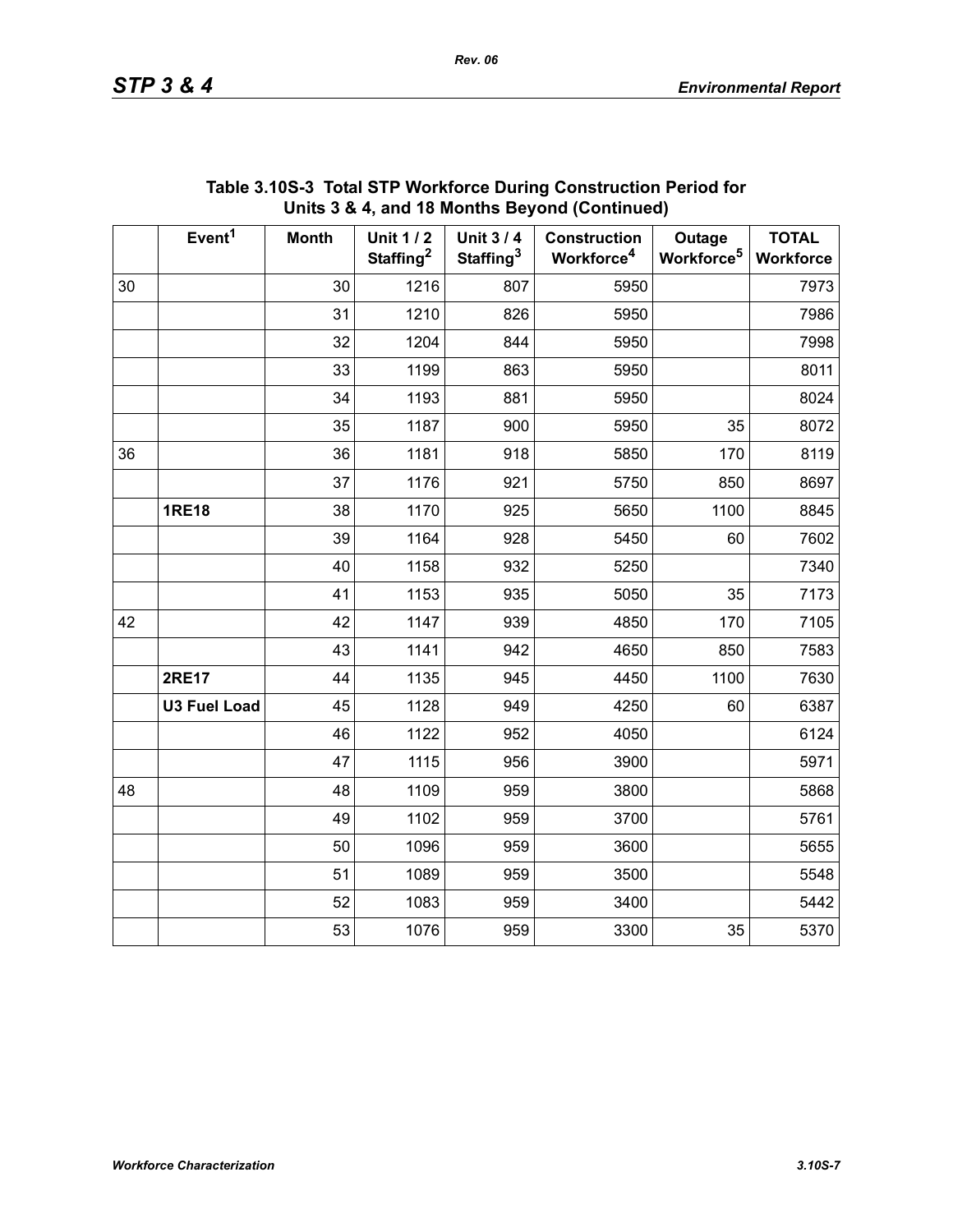|    | Event <sup>1</sup>  | <b>Month</b> | <b>Unit 1/2</b>       | <b>Unit 3/4</b>       | <b>Construction</b>    | Outage                 | <b>TOTAL</b> |
|----|---------------------|--------------|-----------------------|-----------------------|------------------------|------------------------|--------------|
|    |                     |              | Staffing <sup>2</sup> | Staffing <sup>3</sup> | Workforce <sup>4</sup> | Workforce <sup>5</sup> | Workforce    |
| 54 | CO <sub>U3</sub>    | 54           | 1070                  | 959                   | 3200                   | 170                    | 5399         |
|    |                     | 55           | 1063                  | 959                   | 3000                   | 850                    | 5872         |
|    | <b>1RE19</b>        | 56           | 1063                  | 959                   | 2800                   | 1100                   | 5922         |
|    |                     | 57           | 1063                  | 959                   | 2600                   | 60                     | 4682         |
|    | <b>U4 Fuel Load</b> | 58           | 1063                  | 959                   | 2400                   |                        | 4422         |
|    |                     | 59           | 1063                  | 959                   | 2200                   | 35                     | 4257         |
| 60 |                     | 60           | 1063                  | 959                   | 2000                   | 170                    | 4192         |
|    |                     | 61           | 1062                  | 959                   | 1800                   | 850                    | 4671         |
|    | <b>2RE18</b>        | 62           | 1062                  | 959                   | 1600                   | 1100                   | 4721         |
|    |                     | 63           | 1062                  | 959                   | 1400                   | 60                     | 3481         |
|    |                     | 64           | 1062                  | 959                   | 1200                   |                        | 3221         |
|    |                     | 65           | 1062                  | 959                   | 1100                   |                        | 3121         |
| 66 | <b>U4 CO</b>        | 66           | 1062                  | 959                   | 525                    |                        | 2546         |
|    |                     | 67           | 1062                  | 959                   | $\boldsymbol{0}$       |                        | 2021         |
|    |                     | 68           | 1062                  | 959                   | $\pmb{0}$              |                        | 2021         |
|    |                     | 69           | 1062                  | 959                   | $\pmb{0}$              | 35                     | 2056         |
|    |                     | 70           | 1062                  | 959                   | $\pmb{0}$              | 170                    | 2191         |
|    |                     | 71           | 1062                  | 959                   | $\pmb{0}$              | 885                    | 2906         |
| 72 | <b>3REO1</b>        | 72           | 1062                  | 959                   | $\pmb{0}$              | 1270                   | 3291         |
|    |                     | 73           | 1062                  | 959                   | $\pmb{0}$              | 910                    | 2931         |
|    | <b>1RE20</b>        | 74           | 1062                  | 959                   | $\pmb{0}$              | 1100                   | 3121         |
|    |                     | 75           | 1062                  | 959                   | $\pmb{0}$              | 60                     | 2081         |
|    |                     | 76           | 1062                  | 959                   | 0                      |                        | 2021         |
|    |                     | 77           | 1062                  | 959                   | $\pmb{0}$              | 35                     | 2056         |
| 78 |                     | 78           | 1062                  | 959                   | $\pmb{0}$              | 170                    | 2191         |
|    |                     | 79           | 1062                  | 959                   | $\pmb{0}$              | 850                    | 2871         |
|    | <b>2RE19</b>        | 80           | 1062                  | 959                   | $\pmb{0}$              | 1135                   | 3156         |
|    |                     | 81           | 1062                  | 959                   | $\pmb{0}$              | 230                    | 2251         |
|    |                     | 82           | 1062                  | 959                   | $\pmb{0}$              | 850                    | 2871         |

#### **Table 3.10S-3 Total STP Workforce During Construction Period for Units 3 & 4, and 18 Months Beyond (Continued)**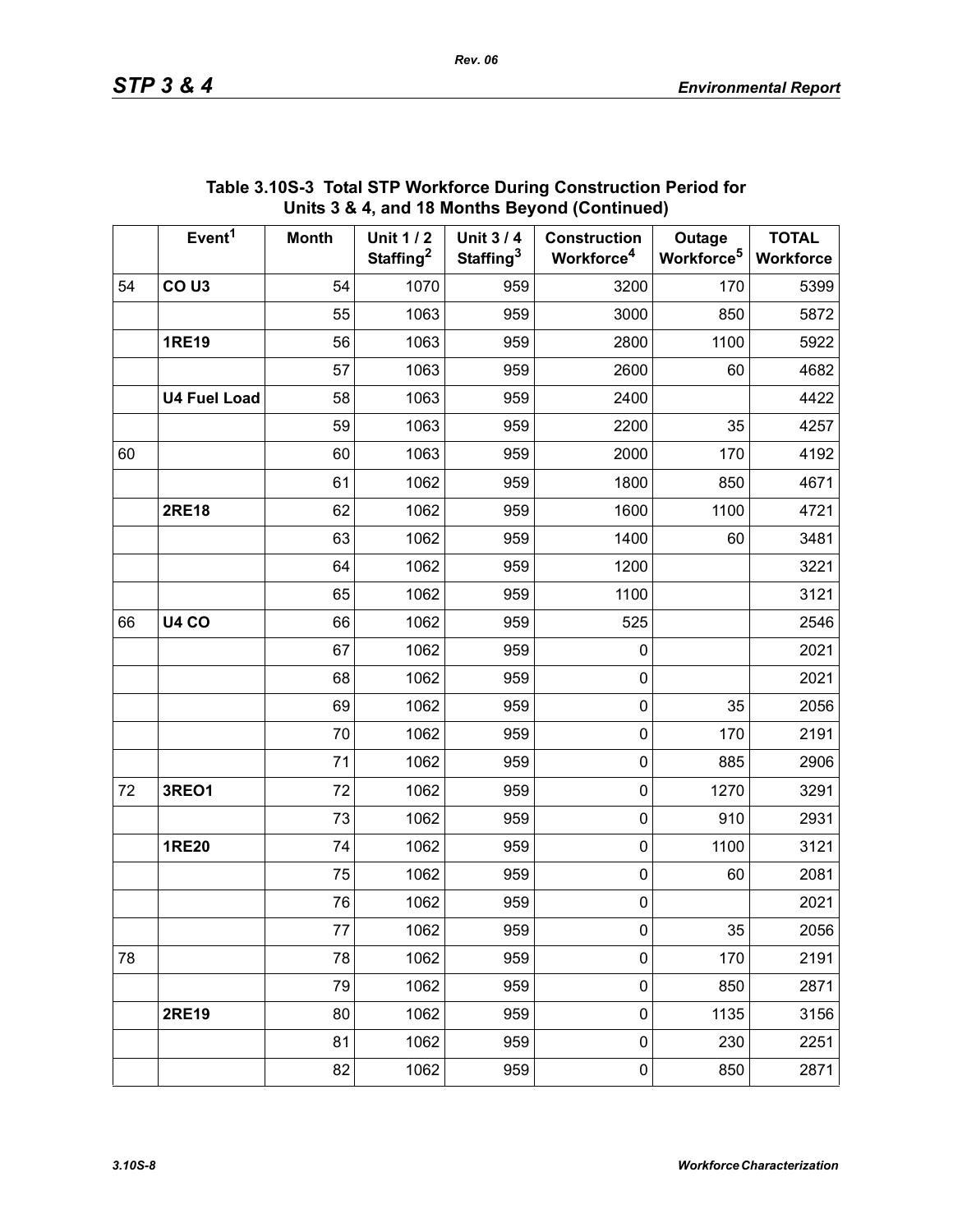| Units 3 & 4, and 18 Months Beyond (Continued) |                    |              |                                   |                                          |                                               |                                              |              |  |
|-----------------------------------------------|--------------------|--------------|-----------------------------------|------------------------------------------|-----------------------------------------------|----------------------------------------------|--------------|--|
|                                               | Event <sup>1</sup> | <b>Month</b> | Unit 1/2<br>Staffing <sup>2</sup> | <b>Unit 3/4</b><br>Staffing <sup>3</sup> | <b>Construction</b><br>Workforce <sup>4</sup> | Outage<br>Workforce <sup>5</sup>   Workforce | <b>TOTAL</b> |  |
|                                               | 4REO1              | 83           | 1062                              | 959                                      |                                               | 1100                                         | 3121         |  |
| 84                                            |                    | 84           | 1062                              | 959                                      |                                               | 60                                           | 2081         |  |
|                                               |                    | 85           | 1062                              | 959                                      | U                                             |                                              | 2021         |  |

# **Table 3.10S-3 Total STP Workforce During Construction Period for**

1 Events at indicated months are from Table 3.3.10S-2, Environmental Report, Rev 01, 15 Jan 2008 and South Texas Project Long Range Outage Plan, Rev 4b, 10/15/07. Outages numbering convention: for example, for 1RE15 ,

1 = Unit 1 (or 2, 3 or 4); RE = refueling; 15 = this is the  $15<sup>th</sup>$  refueling for Unit 1.

2 Units 1/2 estimates are from STP Staffing Plan, June 2007

3 Units 3/4 estimates are from Owner's Estimate, 10/25/07

4 Construction Workforce estimates are from Table 3.3.10S-2, Environmental Report, Rev 01, 15 Jan 2008

5 Outage Supplemental Workforce estimates are based on South Texas Project 1RE14 Outage Report, 2008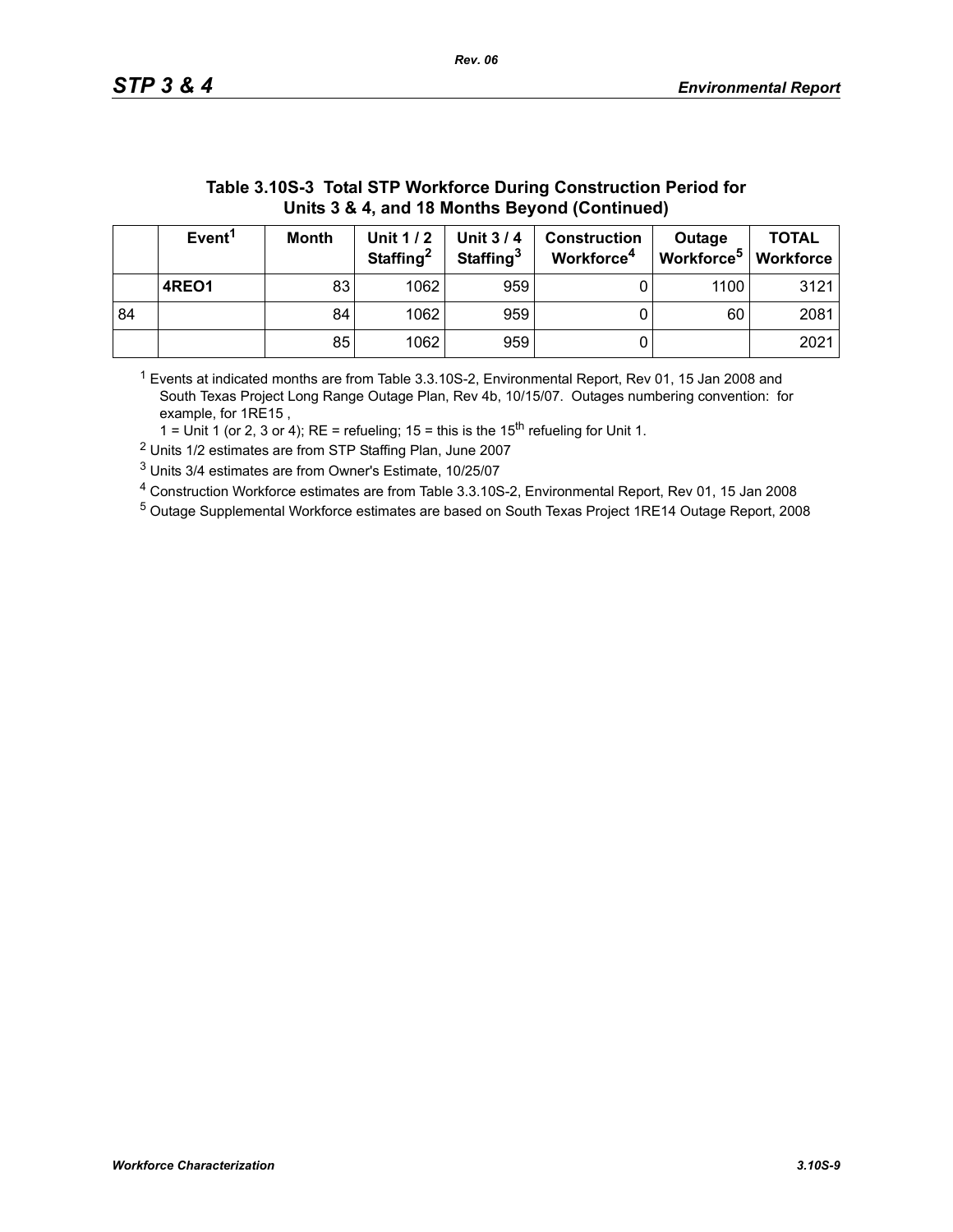



*STP 3 & 4*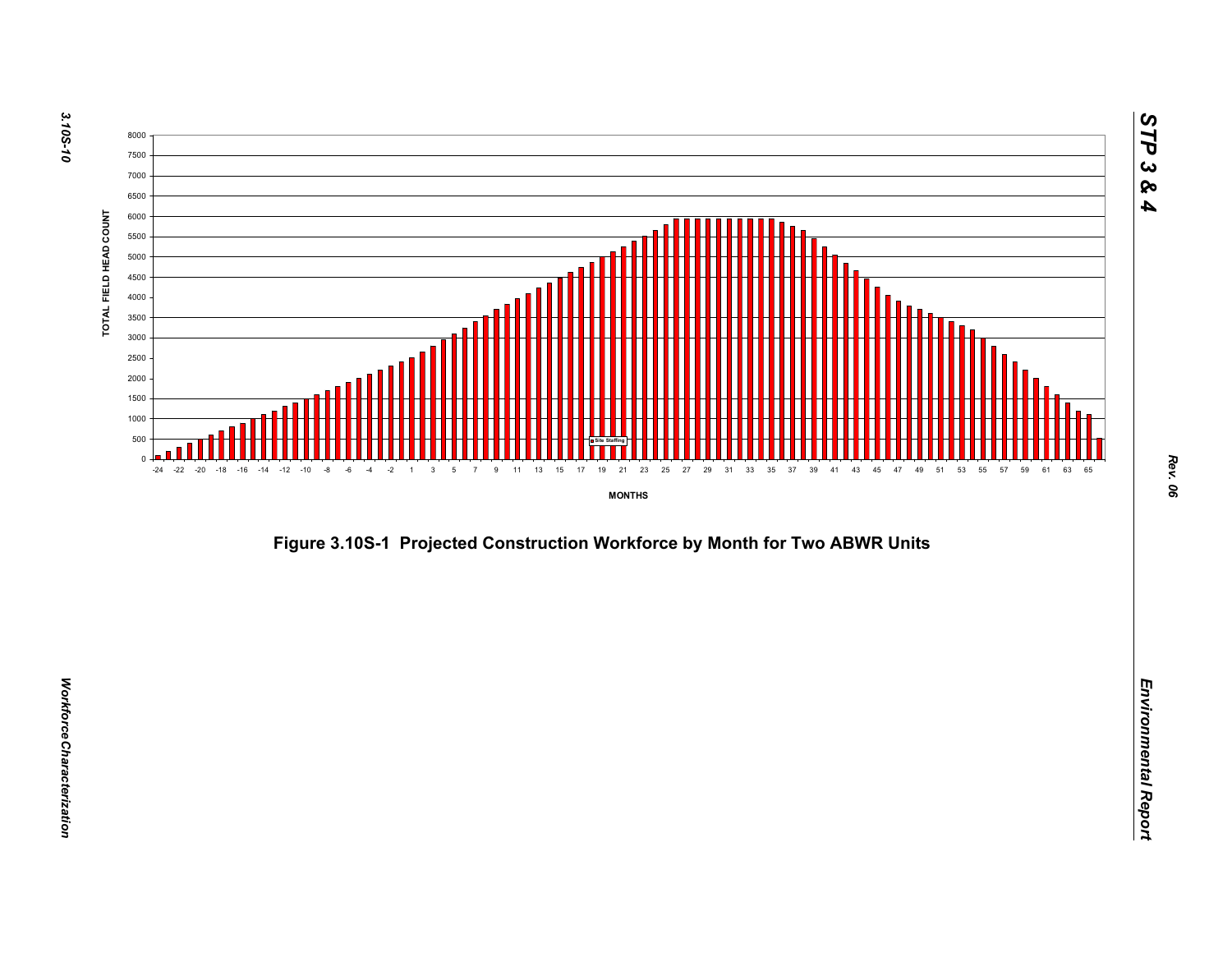

*Figure 3.10S-2 Projected Operations Workforce by Month for Two ABWR Units*<br>*Environmental Report*<br>Projected Operations Workforce by Month for Two ABWR Units<br>Projected Operations Workforce by Month for Two ABWR Units<br>Proje

*STP 3 & 4*